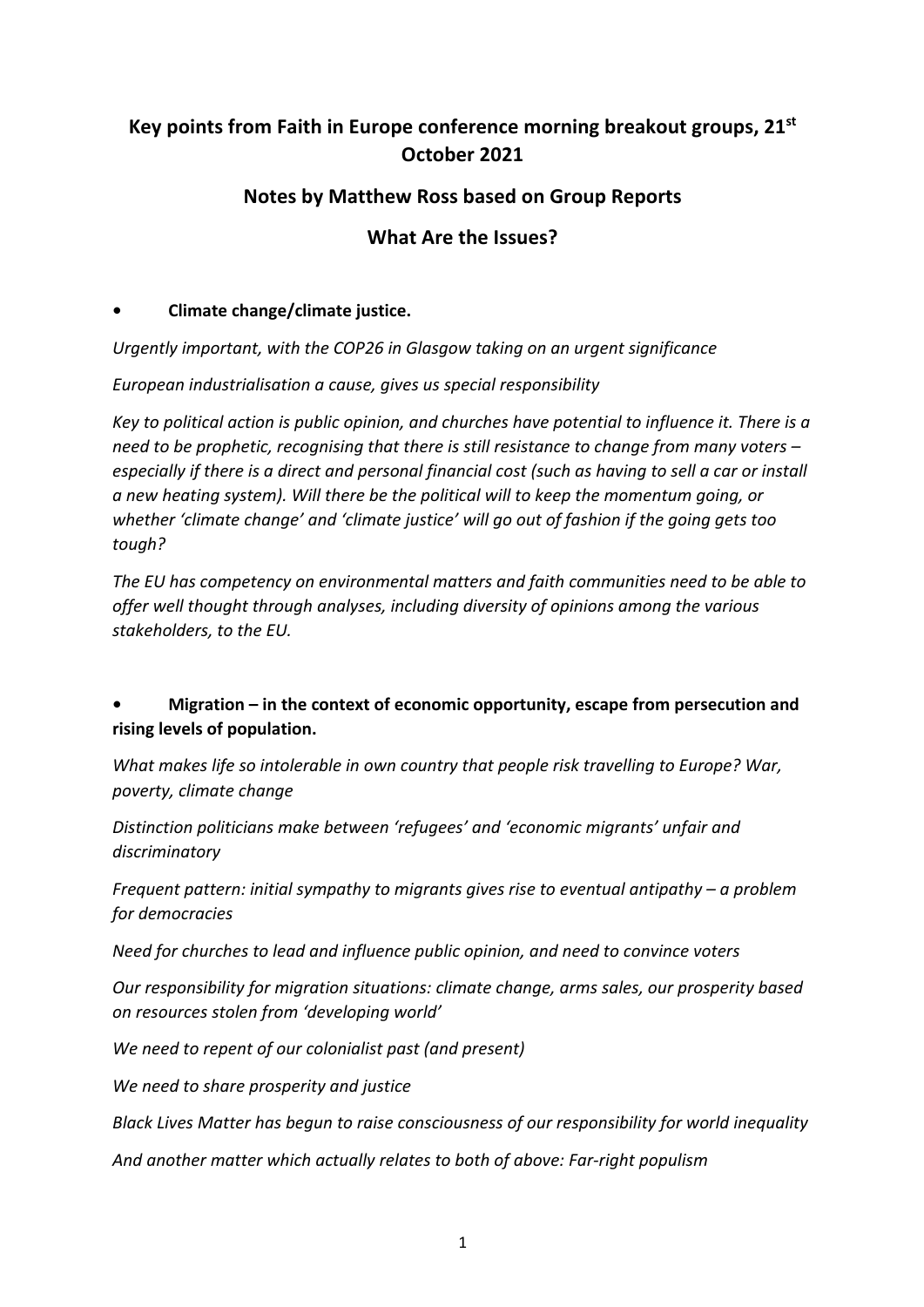*Hungary and Poland in particular defending Christendom, keeping Islam out*

#### **• Human dignity**

*There is a considerable and growing problem with hate speech, particularly in the context of social media. Social media companies have become immensely powerful, yet is virtually unregulated and untaxed. The EU has the capacity to address this in a way that smaller countries cannot.*

*The issue of misogyny has to be addressed. The World Council of Churches has its "Thursdays in Black" campaign against violence against women. Such issues need far more prominence from political leaders in order to build a truly inclusive society. The danger of weakening international law in this area is real and needs to be resisted. The issue of LGBT rights must also be considered.*

### • **The need to engage with the other multilateral instruments in Europe, notably the Strasbourg-based Council of Europe and the Vienna-based OSCE.**

*UK has a particular responsibility to engage with both, having left the EU.*

*Danger of a potential UK withdrawal from the ECHR.*

*Impacts on ordinary people in UK of leaving the EU, e.g. Covid app, Erasmus and travel.*

#### **• Democratic deficit**

*Disconnect between institutions and ordinary citizens: failure to address this in the context of subsidiarity. How far has this led to the rise of far right populism?*

*The EU's use of soft power can be undermined by its other activities (e.g. Frontex): conflicting aid and development policies.*

*The situation of Ireland, straddling the Brexit rift, is a potential threat to peace. There are potential problems arising from the lack of NI representation in EU institutions while remaining part of the single market.*

#### **• Role of religious leaders**

*Particular role in promoting health (vaccines +), and the WCC's support for the World Health Organisation in addressing Ebola several years ago.*

*There has been a failure of the state in addressing Covid-19 in many cases, with mixed messages sent out. Europe has not seen extreme failures (such as Brazil under Bolsonaro), but still serious concerns. Why is the infection rate in the UK so high, for example? Failure to*